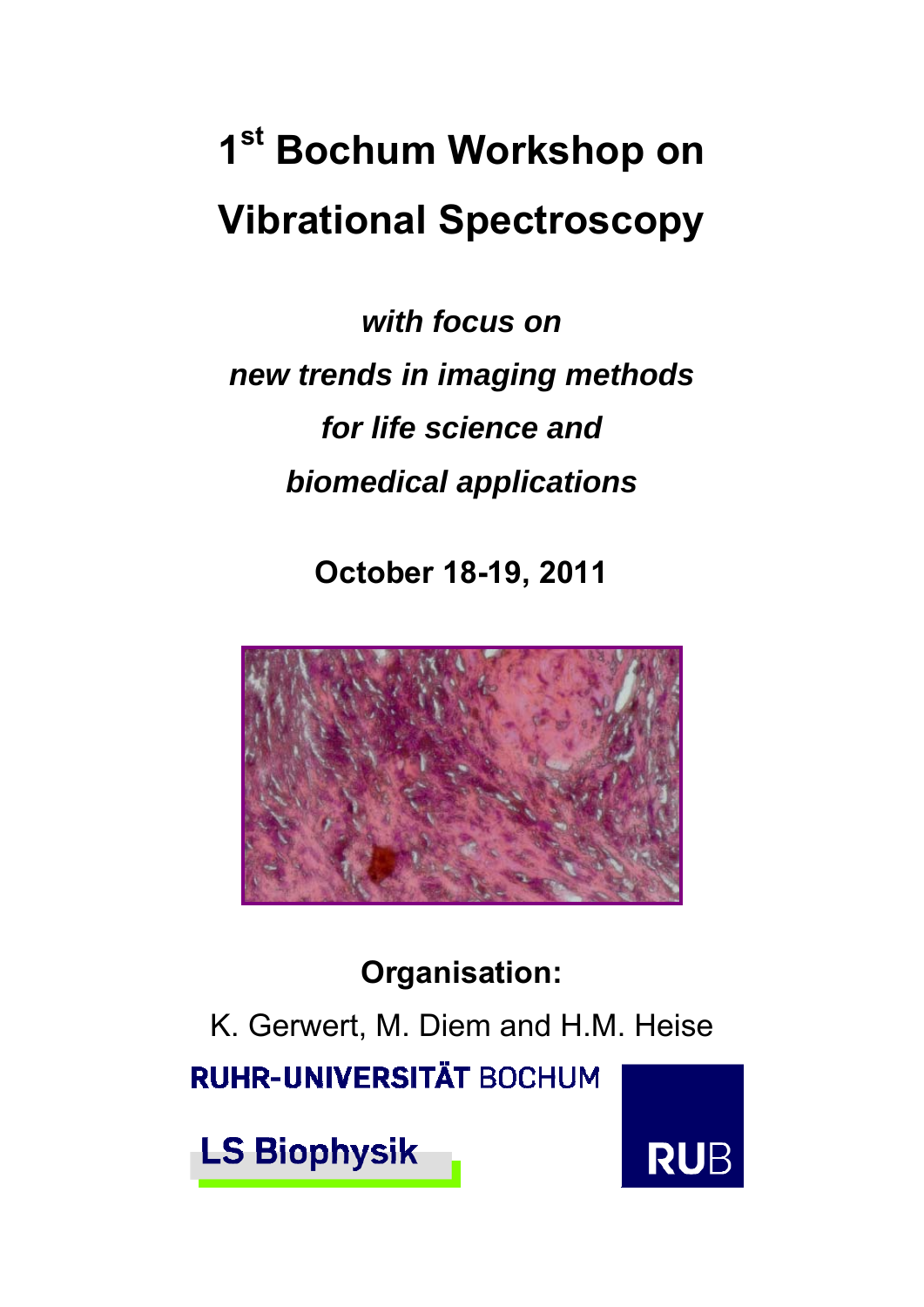## **Organisation Committee**

Lehrstuhl für Biophysik Ruhr-Universität Bochum



| <b>Klaus</b>      | <b>Gerwert</b>  |
|-------------------|-----------------|
| Max               | <b>Diem</b>     |
| <b>H. Michael</b> | <b>Heise</b>    |
| Joanna            | <b>Stachnik</b> |
| Julian            | <b>Ollesch</b>  |

Organisation in cooperation with



**Collaborative Research Center SFB 642 "GTP- and ATP-dependent membrane processes** 

**PRESEARCH DEPARTMENT Protein Research Department (PRD)** Protein

**PURE Protein research Unit Ruhr within Europe**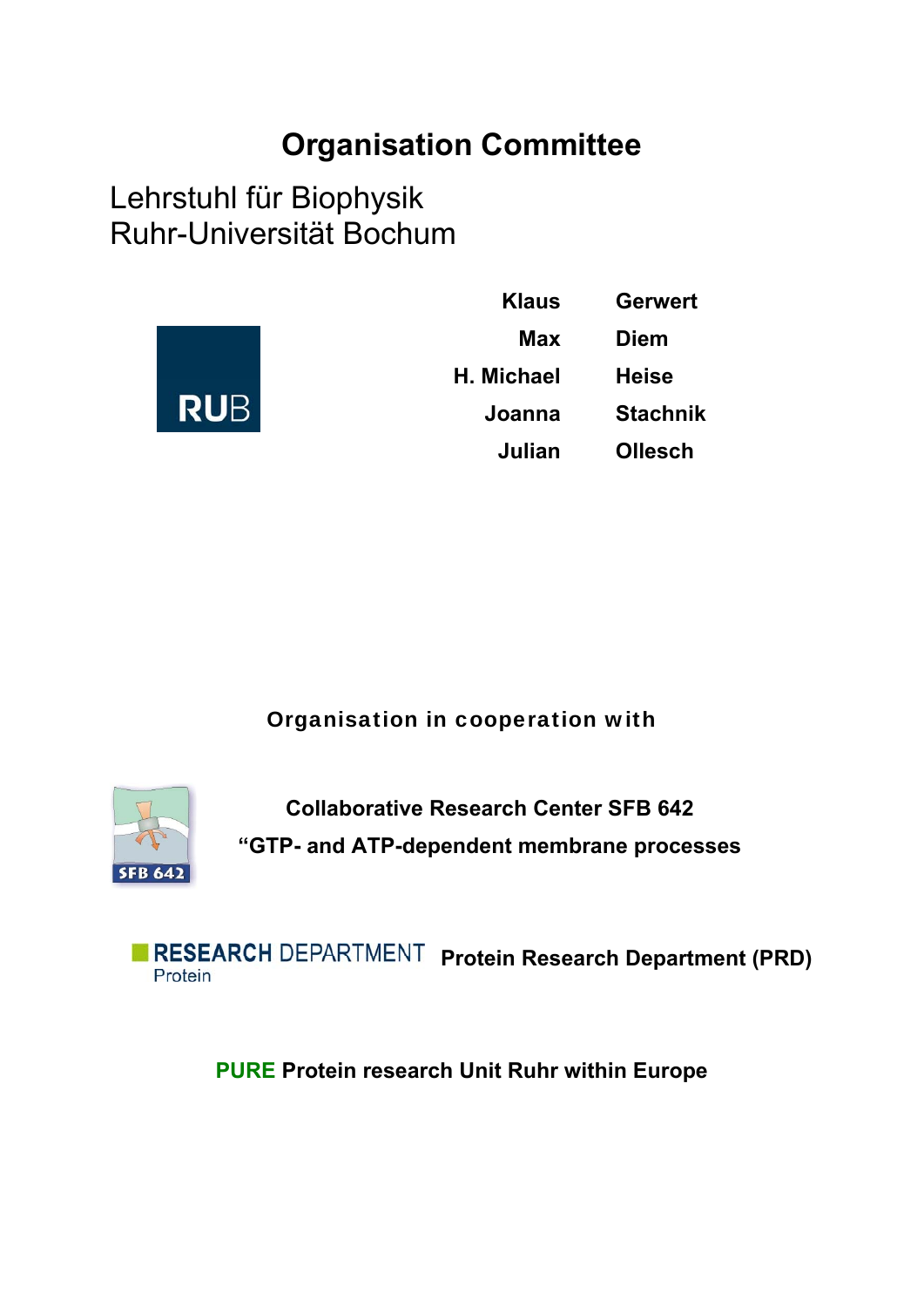## **Programme**

**\_\_\_\_\_\_\_\_\_\_\_\_\_\_\_\_\_\_\_\_\_\_\_\_\_\_\_\_\_\_\_\_\_\_\_\_\_\_\_\_\_\_\_\_\_\_\_\_\_\_\_\_\_\_\_\_\_\_\_\_\_\_\_\_\_\_\_** 

| Tuesday, 18th October 2011 |                                         |                                                                                                                                     |
|----------------------------|-----------------------------------------|-------------------------------------------------------------------------------------------------------------------------------------|
| $8:30 - 9:00$              |                                         | <b>Registration</b>                                                                                                                 |
| $9:00 - 9:05$              | <b>Klaus Gerwert</b>                    | Welcome and opening                                                                                                                 |
| $9:05 - 9:20$              | Max Diem                                | Vibrational Micro(spectro)scopy: State of the art and<br>future directions                                                          |
|                            |                                         | <b>Biomedical Photonics Overview - Chair: Max Diem</b>                                                                              |
| $9:20 - 9:45$              | Benjamin Bird                           | <b>Strategies for mid-IR Spectral Histopathology (SHP)</b>                                                                          |
| $9:45 - 10:10$             | <b>Klaus Gerwert</b>                    | Vibrational micro(spectro)scopy at different scales:<br>Proteins, membranes and living cells                                        |
| $10:10 - 10:35$            | <b>Michel Manfait</b>                   | Raman and IR imaging: from cell analysis to in vivo<br>developments                                                                 |
| $10:35 - 11:00$            | <b>Coffee-BREAK</b>                     |                                                                                                                                     |
|                            |                                         | <b>Raman Imaging - Chair: Michel Manfait</b>                                                                                        |
| $11:00 - 11:25$            | Hugh Byrne                              | Improving measurement strategies in Raman<br>Spectroscopy of tissue and cells                                                       |
| $11:25 - 11:50$            | Christoph Krafft                        | <b>Progress in Raman-based assessment of primary</b><br>and secondary brain tumors                                                  |
| $11:50 - 12:15$            | <b>Ralf Blanke</b><br>Horiba Jobin Yvon | <b>Raman spectroscopy for Life Science Applications -</b><br>New technological perspectives to gain a higher<br>information content |
| $12:15 - 13:30$            | Lunch-BREAK (Mensa)                     |                                                                                                                                     |
|                            |                                         | <b>Advanced Vibrational Techniques -</b><br><b>Chair: Hugh Byrne</b>                                                                |
| $13:30 - 13:55$            | <b>Volker Deckert</b>                   | Structural information of molecules - how small can<br>we go with TERS?                                                             |
| $13:55 - 14:20$            | Alexandre Dazzi                         | AFMIR - a new way to make infrared<br>spectronanoscopy                                                                              |
| $14:20 - 14:45$            | Stefanie Landwehr<br>Leica Mikrosysteme | TCS CARS - label-free imaging at video rate                                                                                         |
| $14:45 - 15:15$            | Ute Schmidt /<br>WITec                  | <b>Confocal Raman Imaging in the Life Sciences and</b><br><b>Pharmaceutical Research</b>                                            |
| $15:15 - 15:45$            | <b>Coffee-BREAK</b>                     |                                                                                                                                     |
|                            |                                         | <b>Spectral Preprocessing - Chair: Axel Mosig</b>                                                                                   |
| $15:45 - 16:10$            | Miloš Miljković                         | <b>Pre-processing and Diagnostic Algorithms for</b><br><b>Spectral Histopathology (SHP)</b>                                         |
| $16:10 - 16:35$            | Peter Gardner                           | FTIR Microscopy of biopsy tissue: data pre-<br>processing using the resonant Mie scattering<br>(RMieS) EMSC algorithm               |
| $16:35 - 17:00$            | Bayden Wood                             | <b>Resonant Mie Scattering (RMieS) correction applied</b><br>to FTIR images of biological tissue samples                            |